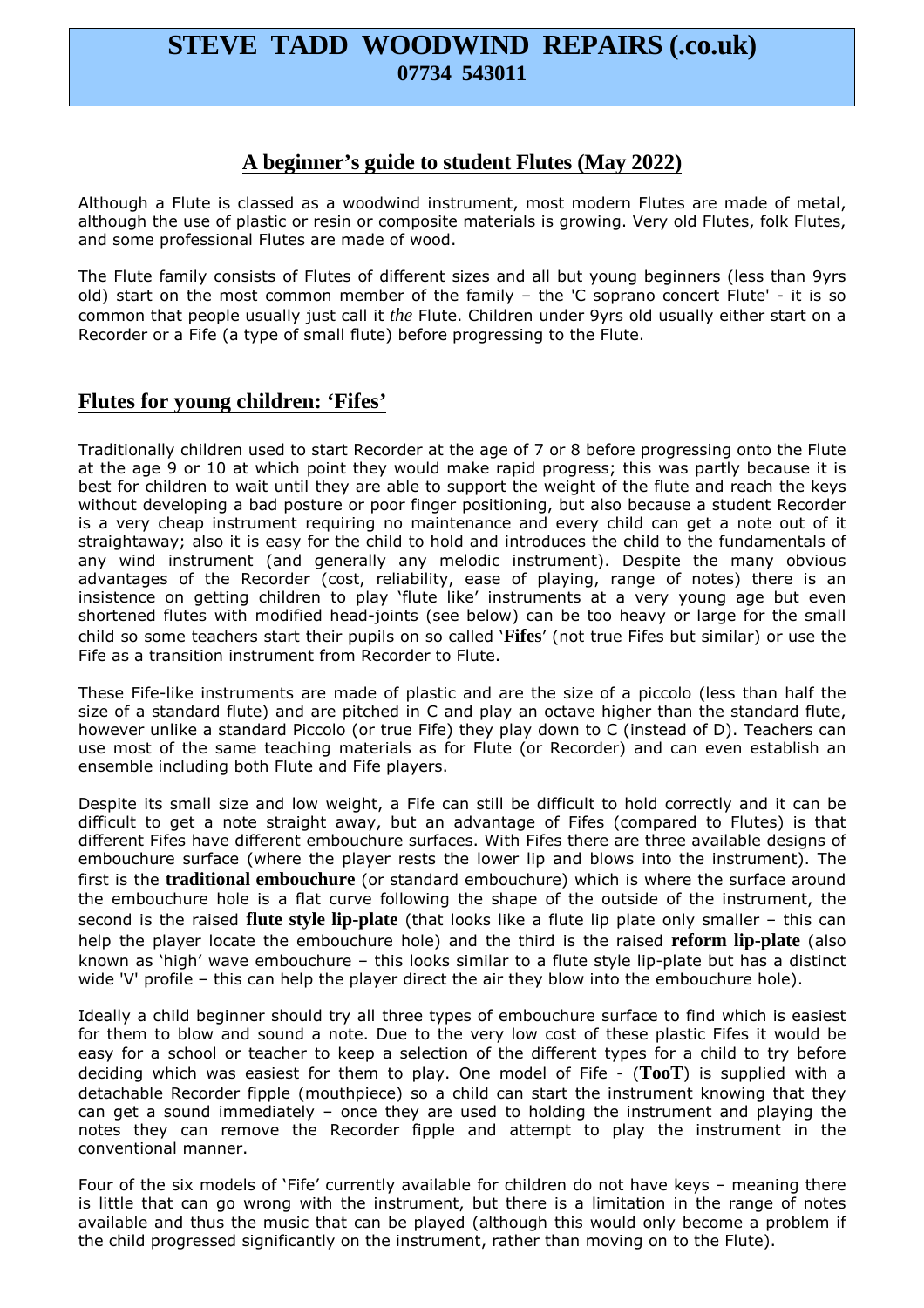Some teachers do not like keyless Fifes because it is difficult for the child to feel the holes under their fingers and also some notes can be difficult to produce. **TooT** and **Guo** both make 'Fifes' with keys (making it even more similar to a Flute) these keyed 'Fifes' make it easier for the child to cover the holes and to play more complex music (and therefore able to match the much cheaper Recorder!). The keyed Toot is a significant development, it has all the notes from Low C (an octave above the flute and equivalent to Descant Recorder Low C) up an octave and a half to G in the second register, but of most significance are the fingerings - it is certainly easier for a child to play the notes on the keyed Toot than on any other Fife (including the Guo keyed Fife) so it could prove to be a popular beginner instrument.

It is always essential to enable a child to play the instrument they are attracted to (if possible) so a Fife can be a way of satisfying a young child's desire to play a flute-like instrument as a precursor to playing a standard (or shortened standard) Flute. If you are considering purchasing a beginner's 'Fife' consult with the teacher first as they will have to consider other factors such as available teaching resources for the instrument.

### **The 'standard' Flute**

There are three parts to a Flute: -

- The **head-joint** this has the **embouchure hole** into which the player blows.
- The long tube called the **body** on which are found most of the **'keys'**  these are operated by the player's fingers so that various **pads** either cover or uncover the **tone-holes** to make different musical notes.
- The short tube called the **foot-joint** which has three keys on it. The foot-joint fits onto the **tenon** at the bottom end of the Flute body, and the head-joint fits into the **socket** at the top end of the body.

The keys on the Flute make up the mechanism of the instrument. The keys are supported between 'pillars' on screws or rods. Each key has a wire spring that keeps it held open or held shut. Most of the keys have a key cup in which there is fitted a pad to cover a 'tone-hole'. The keys also have cork or felt glued on to function as a 'stop' so that each key opens the correct amount. The pads, corks, and felts on the instrument (and also the adhesives which keep these items in place) deteriorate over time. On older or poorer quality instruments the mechanism itself starts to wear and the keys can become loose or jammed. Although not a part of the instrument there is one vital accessory – the case. A case that holds the instrument snugly will protect the instrument during transport - a poor fitting case will damage the instrument!

## **Modified head-joints for children**

Children usually may start the Recorder (or 'Fife) at the age of 7 or 8 before transferring (if they wish to) to the Flute at age 9 or 10 when they are able to support the weight of a regular sized Flute and reach the keys without developing a bad posture or poor finger positioning. To assist small children some manufacturers supply their student models with an additional modified headjoint so that the child has less difficulty stretching to reach the keys on the body of the Flute – the child can progress to the straight head-joint when s/he has grown (unfortunately many children start on a straight head-joint too early and this encourages bad playing habits that need correcting at a later stage).

There are two types of adapted Head-joint: the **curved head-joint** and the **looped head-joint**, the concept behind both is to bring the body of the instrument within reach of the child so that the child has less difficulty stretching to reach the keys on the body of the Flute – the child can progress to the straight head-joint when s/he is older and can reach all of the keys comfortably. Curved head-joints are made by all the big manufacturers of student instruments so most models of student instruments can be bought with a curved head-joint or both a curved and straight head-joint, but the looped head-joint is a recent innovation by **Jupiter** under the brand name 'Waveline'.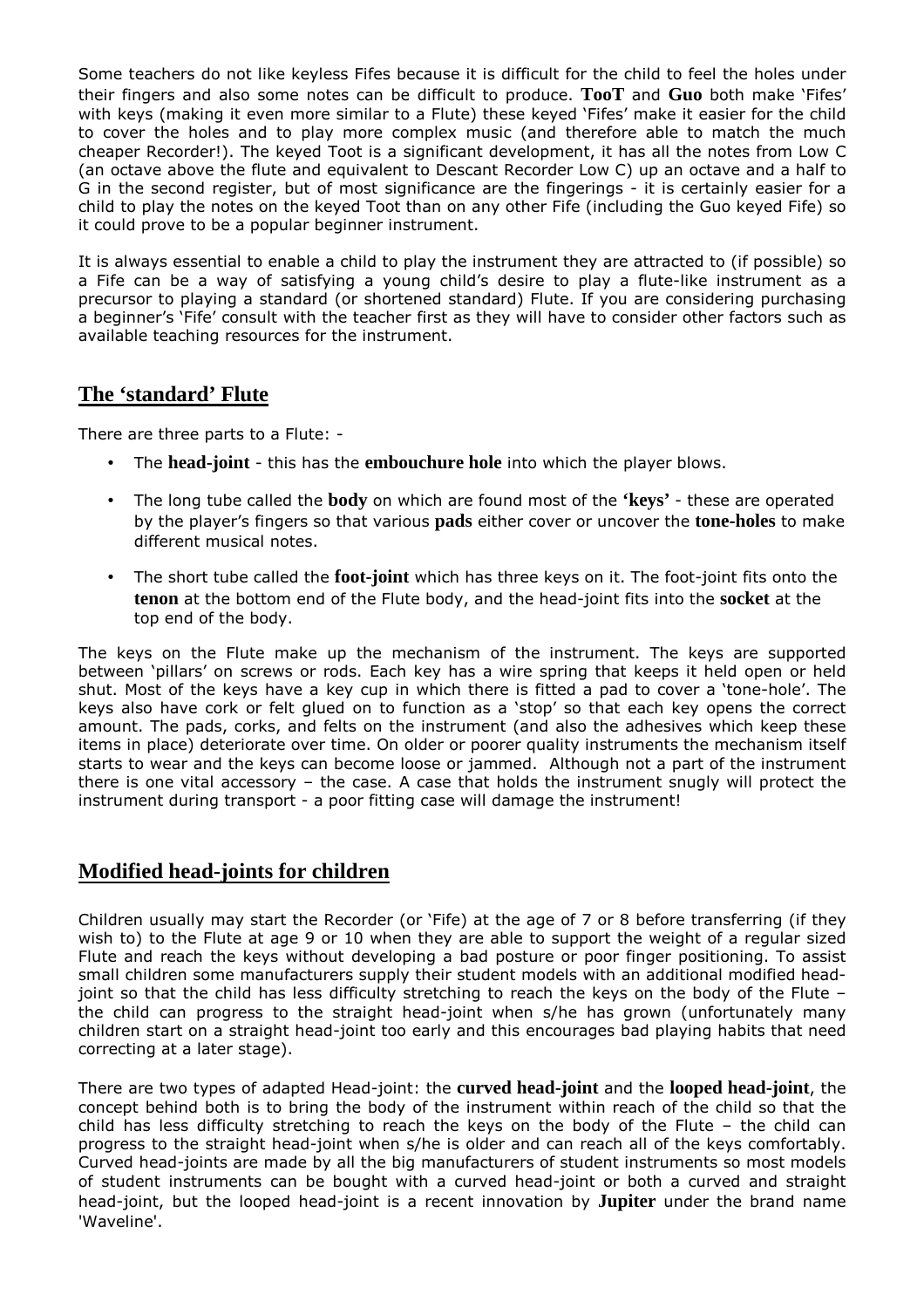The difference between these two types of modified head-joint (apart from the shape) is how the position of the lip-plate relates to the position of the body of the instrument and how the instrument balances. With the curved head-joint the lip-plate is either forward of the body of the Flute (if the head-joint is aligned horizontally with the body) or above the body of the Flute (if the head-joint is aligned vertically with the body) – either way it does not replicate the alignment of a standard straight head-joint so the player's hands are not in standard alignment with the player's head, and there is also a slight issue of balancing the instrument. In contrast the looped head-joint does replicate the alignment of a standard straight head-joint (so the player's hands and head are in standard alignment) and it would seem it also removes any issues of balancing the instrument.

### **Shortened Flutes for children**

These are flutes without the regular foot-joint for the two lowest notes (Low C and C#) and so only play down to D. These two notes are unnecessary for a beginner, but more importantly young children often find it difficult to attach the foot-joint to the body of the instrument and often damage the flute in the process, also the absence of the foot-joint makes the instrument lighter. There are three such shortened flutes currently available. ringen.<br>Dødsfall

#### **Nuvo**

This company manufactures two plastic flutes especially for children: the shortened '**Jflute**' and the standard size **Nuvo flute** (these are in fact the same instrument but with different attachments). These instruments are light, cheap and virtually maintenance free (but feel horrible under the fingers to experienced players compared to a standard metal flute). The shortened Jflute is supplied with a curved head-joint and it is possible to buy the straight headjoint and foot-joint separately to convert the Jflute to the (standard size) Nuvo flute when the child is ready. These flutes are regarded as disposable flutes because they are very cheap and are not designed to be repaired; their useful lifetime is unknown but they are still probably better value than budget metal flutes.

### **Jupiter**

This company manufactures a good quality metal (silver-plated) shortened flute especially for children called the '**Prodigy**' which is available with either a curved head-joint or (for significantly extra) their branded 'Waveline' looped head-joint. Without the foot-joint the Flute is significantly lighter than a regular size flute but unlike the Jflute, the Prodigy cannot be converted into a regular size flute - a child would need to upgrade to a regular size Flute within a year or two of starting to learn and so it is debateable whether there is an advantage in buying one due to its cost (however the Prodigy Flute could be very useful for schools because its' maintenance costs are lower and it could be continually passed on to new beginners).

#### **All Flutes plus (AFP)**

This specialist London shop has started selling a flute 'for very young players' stamped with its own name – the AFP-1K 'Early start' flute. It is a silver-plated shortened flute with a curved headjoint that also has ergonomically designed key extensions especially for children's fingers. Without the foot-joint the Flute is significantly lighter than a regular size flute but as with the Jupiter Prodigy Flute a child would need to upgrade to a regular size Flute within a year or two of starting to learn – however it is significantly cheaper than the Jupiter Prodigy and so this makes more economic sense.

Children who are ultimately interested in playing Saxophone usually start on the Flute (or Clarinet) until their fingers are big enough to reach all the keys of the Saxophone (although the new Trevor James Alpha Sax means they can now start on Saxophone straight away).

## **Variations in Design**

Modern Flutes (other than the special children's ones above, and the Trevor James open  $G# 10x$ – discussed below) vary little in the design of the mechanism and therefore they all feel more or less the same to the player. They can vary in tuning to some degree – with poorer quality instruments being difficult to play in tune.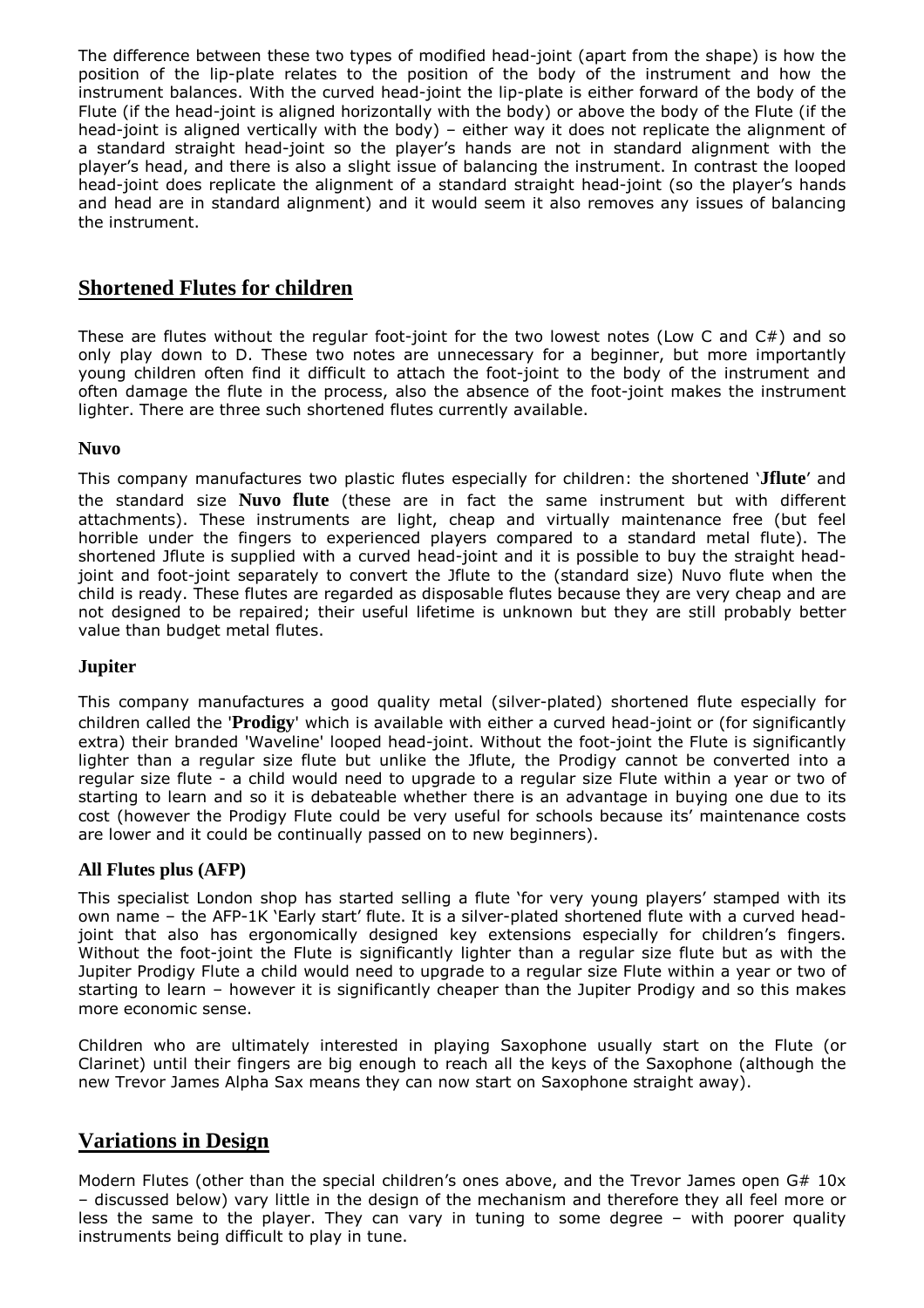The standard student Flute is usually made of silver-plated metal (although some made be made of other materials) and has covered holes, an off-line G assembly, a straight head-joint, and it may or may not have a split E mechanism; but what does this all mean?

**Plastic/Resin/Polymer/Composite:** These terms describe a growing number of flutes made various from 'plastic like' materials. These flutes have yet to become established in the market and I have not examined any closely - the two most common makes are Nuvo and the Guo Tocca.

**Silver-plated or Solid silver:** student Flutes are usually made of a base metal which is then silver-plated. Some student Flutes have a solid silver lip plate which helps prevent the player's lower lip slipping away from the embouchure hole and also avoids corrosion caused by the moisture from the player's lips. Some student Flutes have a silver lip-plate *and* a silver 'chimney' (sometimes called the 'riser') - the chimney is the very short tube that joins the lip-plate to the head-joint. Corrosion of the chimney can also be avoided if it is made of solid silver but more importantly it allows for hand finishing of the embouchure hole which can enhance the sound of the Flute. Top of the range student Flutes have a solid silver head-joint which eliminates corrosion, helps prevent the lower lip from slipping, allows for hand finishing of the embouchure hole, and also means the head-joint can be worked to the shape of design mandrel more accurately (the Silver itself is also said to enrich the tone).

**Wooden head-joints:** The Trevor James advanced student flute (the Cantabile – no longer in production but available second-hand) was sold with the option of three types of head-joint: wooden, solid Silver, or solid Silver with a wooden lip-plate. Trevor James claimed the wooden head-joint produced a sound more in keeping with the Flute sound of the Baroque and Classical musical era, and so having both a Silver and Wooden head-joint allowed the player to choose the head-joint most appropriate for the music being played. Presumably they considered the Silver head-joint fitted with a wooden lip-plate was a compromise between the two types of head-joint.

**Covered holes:** nearly all student Flutes have covered holes – this means every hole on the Flute has a metal key to cover it and there is no hole in the metal key. A few student Flutes are openholed which means some of the metal keys have holes in the top which need to be covered by the player's fingers, this makes it more difficult to play initially but encourages good finger positioning which pays off in the long run.

**Off-line G mechanism:** this means that the keys used to play the note G are slightly offset from the other keys, this mechanism is found on all student Flutes with covered holes. Student Flutes with open holes also usually have an off-line G mechanism but a few have an in-line G mechanism which some players find more comfortable.

**Straight head-joint:** as explained above, head-joints can be straight, curved, or looped. Only small children need to use a curved or looped head-joint. Most manufacturers make straight and curved head-joints (only Jupiter make looped head-joints).

**Split E mechanism:** this is an optional feature on all Flutes from the student model to the top professional model. The fact that top professional models are available without it is an indicator that it is not essential. It makes it easier to play some high notes, but at the cost of making other (less used) notes more difficult to play.

**Open G#:** Trevor James have begun manufacturing a version of their basic student model (the TJ10x) with an open  $G#$  (instead of the standard closed  $G#$ ). Although this is a student instrument it is best avoided by beginners at the moment as there are no teachers for this fingering system (in the UK), although in the long run it could be adopted here (as in other parts of the world) as there are significant advantages to this system which was the original fingering system conceived by Theobald Boehm when he created the modern flute. It might be of interest to established flute players who want to experience a flute closer to Boehm's original design.

### **Categories of student instruments**

Student instruments can be divided into five categories: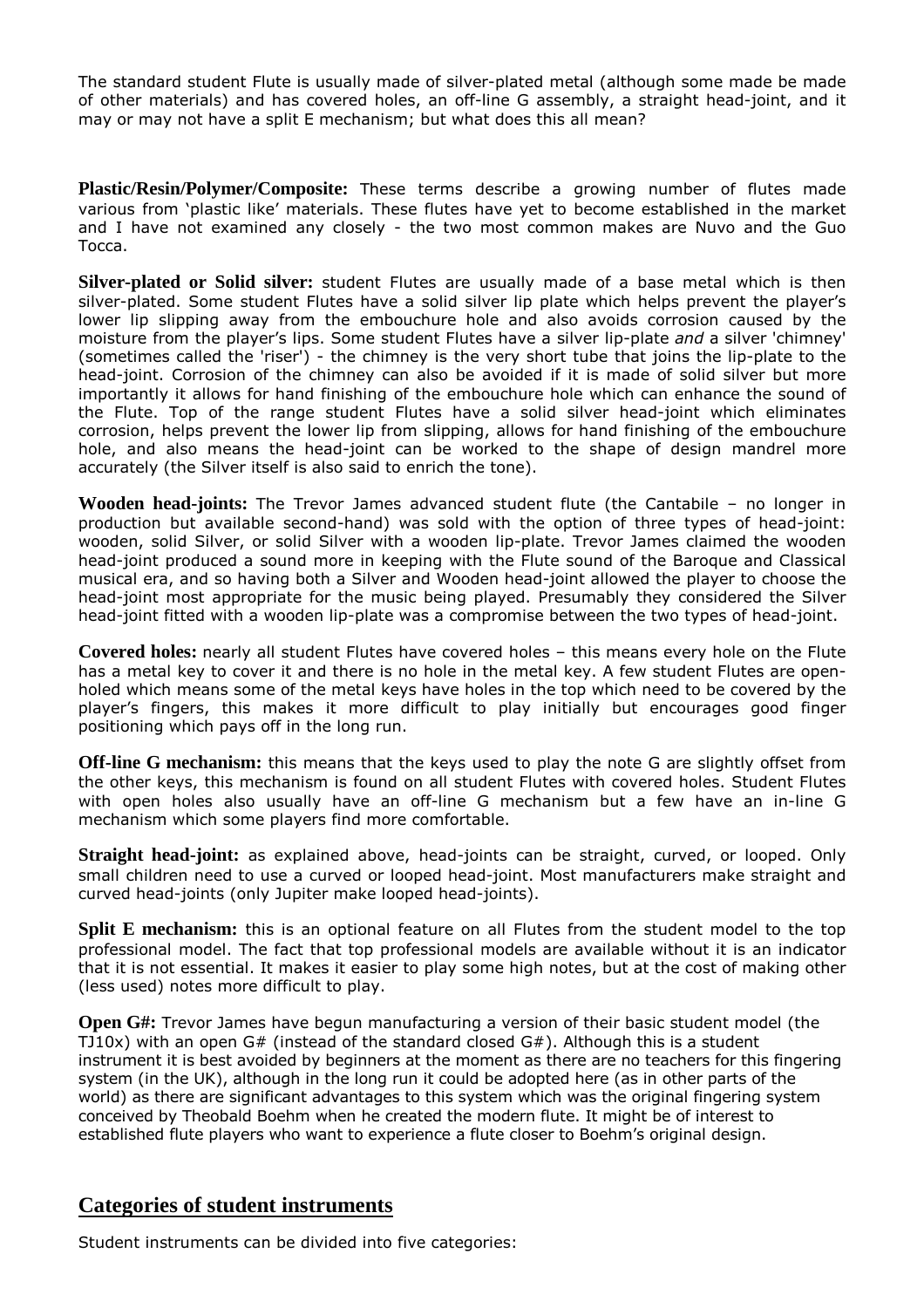**Budget student instruments:** these are models that are often sold on-line or by local retailers who do not specialize in music (but sometimes even by established music shops). These models are usually manufactured in China and sometimes do not even have a serial number (which means there is no quality control!). These instruments are often much cheaper than the established brands (usually under about £220) and sometimes cheaper even than second-hand standard student instruments; this is because they are of poor quality and will have a very limited lifetime, either because they will soon need repair (but many repairers will not work on these cheaper instruments) or they simply do not meet the needs of anyone but the complete beginner. Some budget instruments are of reasonable quality for the price, but there is no 'brand consistency' so it is impossible to recommend any particular make or model.

**Older student instruments:** these are models that have not been manufactured for several years but were well made. They are suitable for up to and including grade 5 if in good condition.

**Standard student instruments:** these are currently manufactured models. They are well-made, reasonably robust instruments suitable up to and including grade 5 if in good condition (and probably beyond grade 5 if looked after); makes include Jupiter and Trevor James.

**Premium student instruments:** these are currently manufactured models. They are very well made and are suitable up to grade 8 (if regularly serviced). The best examples are Yamaha YFL200 series and Pearl 500 series; both Yamaha and Pearl manufacture a range of Flutes from student up to professional level.

**Advanced student instruments:** these are either versions of a current premium student model but fitted with a solid silver head-joint (such as the Pearl and Yamaha models) or they are the current entry model of manufacturers who do not make standard student instruments (such as Azumi, Di Zhao, and Miyazawa). The most popular advanced student instrument is the Yamaha 300 series.

### **Manufacturers and models**

There have been dozens of different manufacturers and hundreds of different models over the years; here is a brief description of the most popular current brands.

**Jupiter:** Jupiter Flutes are well made and are popular with teachers. All regular size models have a silver chimney (riser) and are available with or without split E, and with open holes or covered holes. Jupiter student Flutes come with either a silver-plated straight head-joint or one straight and one curved head-joint; either way the case supplied with the instrument is designed to contain the instrument and the head-joint(s). Jupiter also manufactures the 'Prodigy' starter flute as described earlier. Jupiter's premium and advanced student models are not currently available in the UK.

**Trevor James:** Trevor James 10x series Flutes are popular with teachers because of the ease with which beginners can get them to sound. Trevor James student Flutes are available with covered or open holes and with or without split-E. The instrument can be supplied with a straight headjoint or a curved head-joint or both. The straight head-joint can also be supplied with a silver lipplate. The tone of the Trevor James premium models (TJ31PF 'privilege') and advanced student models (TJ31 CF 'Chanson' and TJ31CP 'copper body') have made them increasingly popular with players.

**Pearl:** The Pearl range of models start at the 'premium student' level so they do not manufacture a curved head-joint for young beginners. There are several options at the premium student level: silver-plated head-joint or a silver-plated head-joint with a silver lip-plate and chimney; with or without split E; and open hole or covered hole. Pearl's advanced student Flute is supplied with a solid silver head-joint. Pearl has used different model numbers over the years to indicate slight changes in design, premium student Flute model numbers start with a 5 (501,521 etc), advanced student silver head models start with a 6.

**Yamaha:** Models come with or without split E, and are available as open hole or covered hole. Yamaha student Flutes come with a silver-plated straight head-joint but a curved head-joint can be purchased separately. Yamaha also make an advanced student Flute with a solid silver head